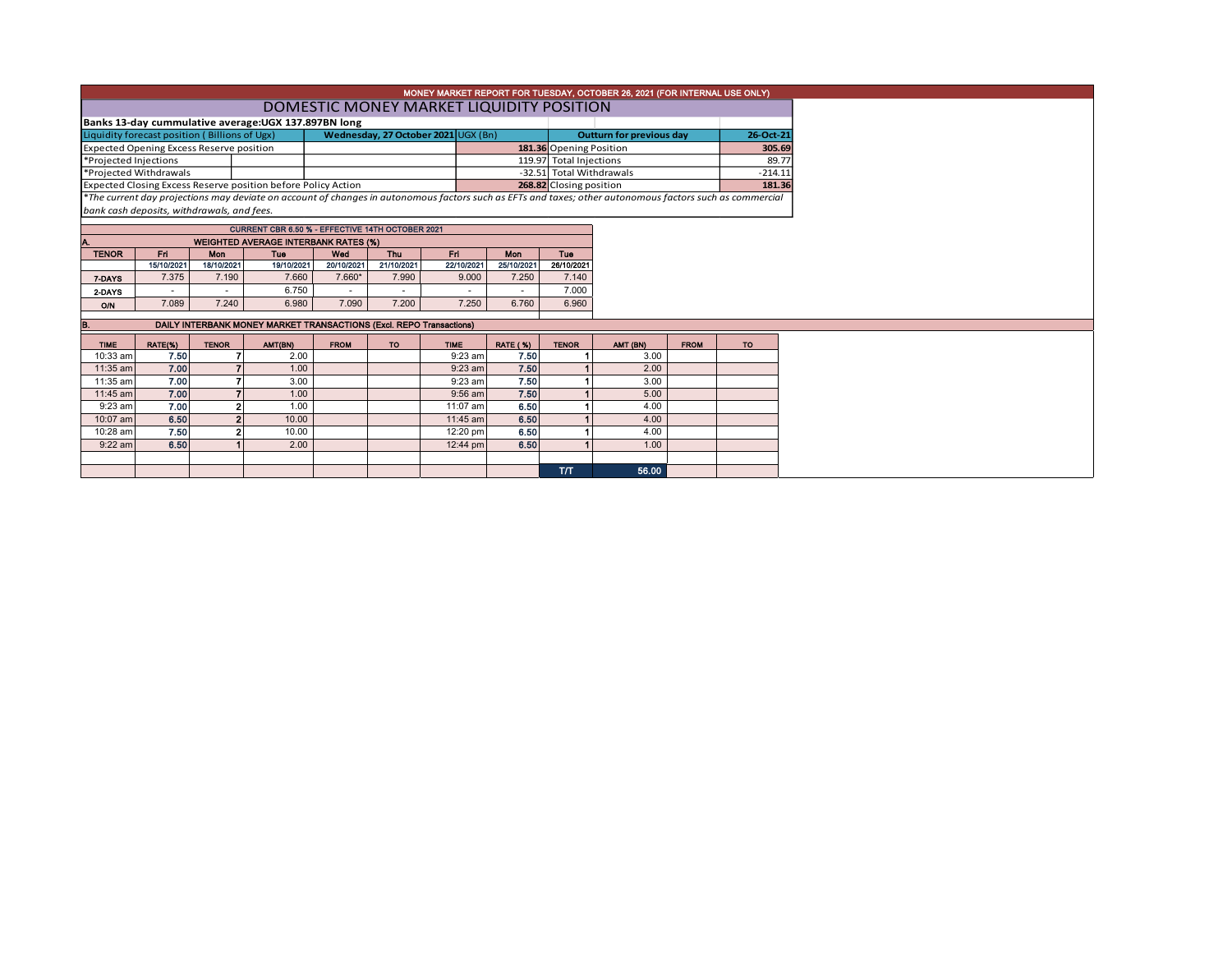| . . | <b>CBR AND THE 7- DAY WAR INTERBANK RATES</b> |
|-----|-----------------------------------------------|
|     |                                               |



| DAIL             | THUR.     | THUR.     | THUR           | THUR           | THUR.      | TOTAL    |
|------------------|-----------|-----------|----------------|----------------|------------|----------|
|                  | 28-Oct-21 | 04-Nov-21 | 11-Nov-21      | 18-Nov-21      | 25-Nov-21  |          |
| <b>REPO</b>      | 318.65    | -         | $\blacksquare$ | $\blacksquare$ |            | 318.65   |
| <b>REV REPO</b>  | ۰         |           |                | ۰              | ۰          | ٠        |
| <b>DEPO AUCT</b> | ۰         | 525.01    | $\blacksquare$ | 431.25         |            | 956.27   |
| <b>TOTALS</b>    | 318.65    | 525.01    | ۰              | 431.25         | $\epsilon$ | 1.274.92 |

Total O/S Deposit Auction balances held by BOU up to 30 December 2021: UGX 1,040 BN

Total O/S Repo, Reverse Repo & Deposit Auction balances held by BOU: UGX 1,359 BN

| (EI) STOCK OF TREASURY SECURITIES |                                         |                    |                                                                                       |                 | <b>IEID</b>                                    | <b>MONETARY POLICY MARKET OPERATIONS</b> |               |            |              |              |  |  |
|-----------------------------------|-----------------------------------------|--------------------|---------------------------------------------------------------------------------------|-----------------|------------------------------------------------|------------------------------------------|---------------|------------|--------------|--------------|--|--|
|                                   | LAST TBIILS ISSUE DATE: 14-OCTOBER-2021 |                    |                                                                                       |                 | (VERTICAL REPOS, REV-REPOS & DEPOSIT AUCTIONS) |                                          |               |            |              |              |  |  |
|                                   | On-the-run O/S T-BILL STOCKs (Bns-UGX)  |                    | 6.024.64                                                                              | 27/10/2021      | OMO                                            | <b>ISSUE DATE</b>                        | <b>AMOUNT</b> | <b>WAR</b> | <b>RANGE</b> | <b>TENOR</b> |  |  |
|                                   | On-the-run O/S T-BONDSTOCKs(Bns-UGX)    |                    | 21.427.35                                                                             | 27/10/2021 REPO |                                                | $13-Sep$ .                               | 386.00        | 6.500      |              |              |  |  |
|                                   | TOTAL TBILL & TBOND STOCK- UGX          |                    | 27,452.00                                                                             |                 | <b>REPO</b>                                    | $16-Sep$                                 | 992.00        | 6.500      |              |              |  |  |
| O/S=Outstanding                   |                                         |                    |                                                                                       |                 | <b>DAUT</b>                                    | $23-Sep$ .                               | 30.83         | 6.985      |              | 28           |  |  |
| <b>MATURITY</b>                   | TOTAL STOCK YTM (%)                     |                    | <b>CHANGE IN</b>                                                                      |                 | <b>DAUT</b>                                    | $23-Sep$ -                               | 372.00        | 7.003      |              | 56           |  |  |
|                                   | <b>(BN UGX)</b>                         | <b>AT CUT OFF'</b> | YTM (+/-)                                                                             |                 | <b>DAUT</b>                                    | $23-Sep$ -                               | 19.67         | 7.348      |              | 84           |  |  |
| 91                                | 110.10                                  | 6.729              | $-0.091$                                                                              |                 | <b>REPO</b>                                    | $23-Sep$                                 | 549.00        | 6.500      |              |              |  |  |
| 182                               | 413.05                                  | 8.332              | 0.232                                                                                 |                 | <b>REPO</b>                                    | $28-Sep$ .                               | 456.00        | 6.500      |              |              |  |  |
| 364                               | 5,501.50                                | 10.000             | 0.451                                                                                 |                 | <b>REPO</b>                                    | 29-Sep                                   | 376.00        | 6.500      |              |              |  |  |
| 2YR                               | 200.00                                  | 10.000             | $-1.500$                                                                              |                 | <b>REPO</b>                                    | $30-Sep$ -                               | 1,065.00      | 6.500      |              |              |  |  |
| 3YR                               |                                         | 11.390             | $-1.410$                                                                              |                 | <b>REPO</b>                                    | $04$ -Oct $\cdot$                        | 94.00         | 6.500      |              |              |  |  |
| 5YR.                              | 1.489.27                                | 13.000             | $-0.410$                                                                              |                 | <b>REPO</b>                                    | $07$ -Oct                                | 520.00        | 6.500      |              |              |  |  |
| 10YR                              | 9.955.25                                | 13.500             | $-0.239$                                                                              |                 | <b>DAUT</b>                                    | $07$ -Oct                                | 9.95          | 6.985      |              | 28           |  |  |
| 15YR                              | 8,222.91                                | 14.090             | $-0.310$                                                                              |                 | <b>DAUT</b>                                    | 07-Oct                                   | 0.99          | 7.003      |              | 56           |  |  |
| 20YR                              | 1.559.93                                | 15,500             | $-0.450$                                                                              |                 | <b>DAUT</b>                                    | 07-Oct                                   | 19.67         | 7.375      |              | 84           |  |  |
|                                   |                                         |                    | Cut OFF is the lowest price/ highest yield that satisfies the auction awarded amount. |                 | <b>REPO</b>                                    | $08$ -Oct                                | 180.00        | 6.500      |              |              |  |  |
|                                   |                                         |                    |                                                                                       |                 | <b>REPO</b>                                    | $11-Oct$                                 | 80.00         | 6.500      |              |              |  |  |
|                                   |                                         |                    |                                                                                       |                 | <b>REPO</b>                                    | $12$ -Oct                                | 168.00        | 6.500      |              |              |  |  |
|                                   |                                         |                    |                                                                                       |                 | <b>REPO</b>                                    | $13$ -Oct                                | 138.00        | 6.500      |              |              |  |  |
|                                   |                                         |                    |                                                                                       |                 | <b>REPO</b>                                    | $14$ -Oct                                | 228.00        | 6.500      |              |              |  |  |
|                                   |                                         |                    |                                                                                       |                 | <b>REPO</b>                                    | $25$ -Oct                                | 230.00        | 6.500      |              |              |  |  |
|                                   |                                         |                    |                                                                                       |                 | <b>REPO</b>                                    | $26$ -Oct $-$                            | 88.50         | 6.500      |              |              |  |  |
|                                   |                                         |                    |                                                                                       |                 |                                                | WAR-Weighted Average Rate                |               |            |              |              |  |  |